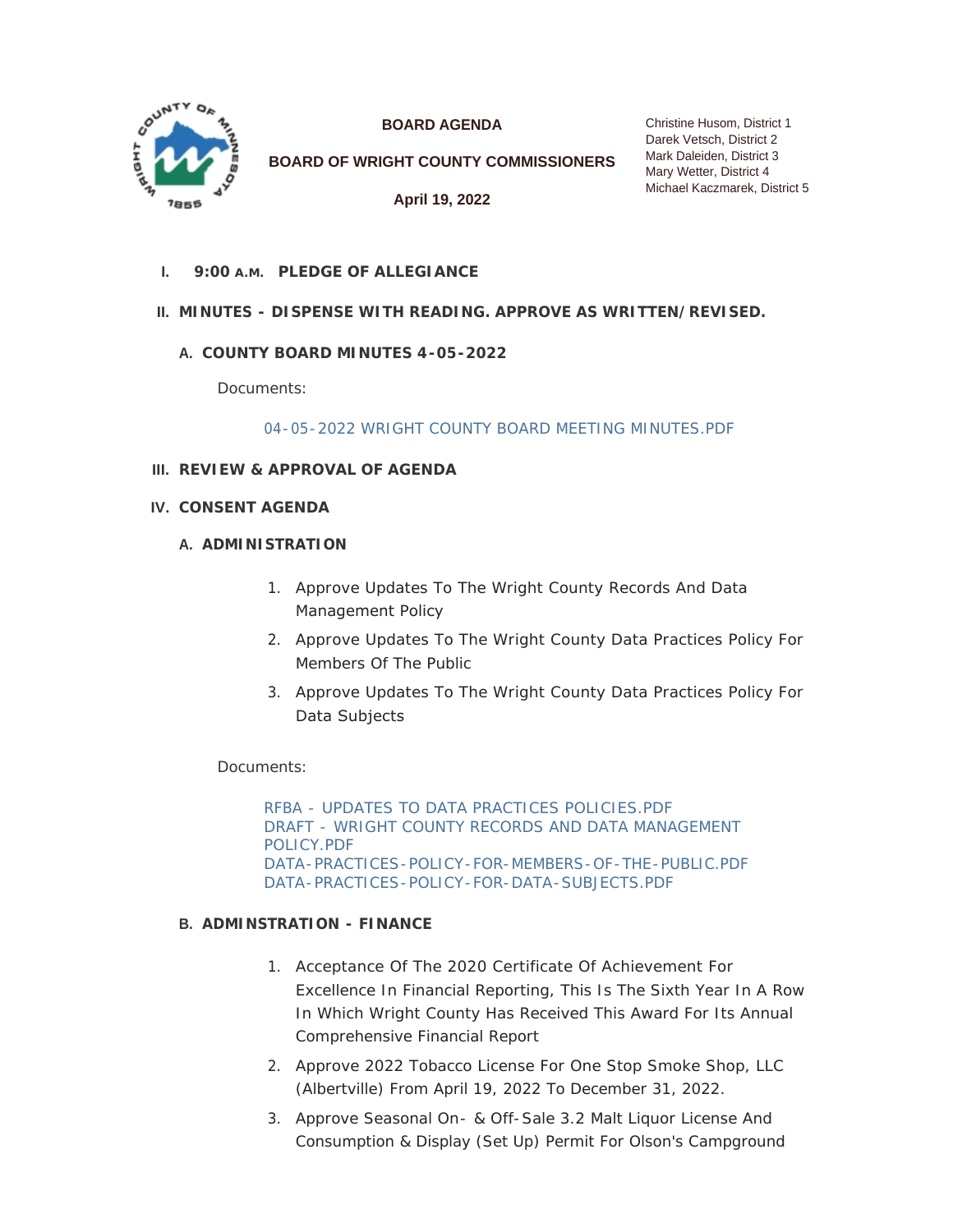On Limestone Lake, LLC For The Period May 1, 2022 Through October 31, 2022

- 4. Motion To Approve The Reimbursement Of The American Rescue Plan Act Funds (ARP) As Follows: County ARP Funds: Approval Of County Reimbursement Of \$216.79 From 01-099- 493.6910 Transfer Out Into 01-100-493.5910 Transfer In As Follows:\$216.79 For Administrative Expenses-Staff Costs Approval Of Use Of ARP Funds From 01-099-493-8416,8436,8444. \$1,970.00 2.10 Aid To Nonprofits-4-H \$6,410.85 1.10 Mental Health Services-Safe Families \$2,000.00 3.16 Social Determinants Of Health Community Violence-Operation Living Hope
- 5. Motion To Approve The Budget Amendments As Attached Authorization For The Following Budget Amendments Due To An Accounting Technician Moving To Finance & Taxpayer Services From Information Technology
- 6. Approve County On-Sale Intoxicating Liquor License Plus Sunday Sales For Boathouse Events, LLC DBA The Boathouse From July 1, 2022 To June 30, 2023
- 7. Acknowledge Warrants Issued Between March 30, 2022 And April 12, 2022 *(See Below, Item IX. Warrants Issued)*

Documents:

[AGENDA 4-19 CONSENT - ACFR NOTIFICATION OF AWARD.PDF](https://www.co.wright.mn.us/AgendaCenter/ViewFile/Item/10535?fileID=22900) [AGENDA 4-19 CONSENT - ACFR PRESS RELEASE.PDF](https://www.co.wright.mn.us/AgendaCenter/ViewFile/Item/10535?fileID=22901) [AGENDA 4-19 CONSENT - RBA ACFR CERTIFICATE OF](https://www.co.wright.mn.us/AgendaCenter/ViewFile/Item/10535?fileID=22902)  ACHIEVEMENT.PDF [5 - CERTIFICATE \(1\).PDF](https://www.co.wright.mn.us/AgendaCenter/ViewFile/Item/10535?fileID=22903) [10570.PDF](https://www.co.wright.mn.us/AgendaCenter/ViewFile/Item/10535?fileID=22957) [10562.PDF](https://www.co.wright.mn.us/AgendaCenter/ViewFile/Item/10535?fileID=22956) [10564.PDF](https://www.co.wright.mn.us/AgendaCenter/ViewFile/Item/10535?fileID=22960) [10560 \(1\).PDF](https://www.co.wright.mn.us/AgendaCenter/ViewFile/Item/10535?fileID=22958) [10560.PDF](https://www.co.wright.mn.us/AgendaCenter/ViewFile/Item/10535?fileID=22959) [RFBA - BOATHOUSE.PDF](https://www.co.wright.mn.us/AgendaCenter/ViewFile/Item/10535?fileID=22974) [RFBA - WARRANTS ISSUED.PDF](https://www.co.wright.mn.us/AgendaCenter/ViewFile/Item/10535?fileID=22975)

# **ADMINISTRATION - HUMAN RESOURCES C.**

- 1. Approval Of Revisions To Section 502 (Smoking) Of The Wright County Personnel Handbook
- 2. Approval Of Revisions To Section 511 (Parking) Of The Wright County Personnel Handbook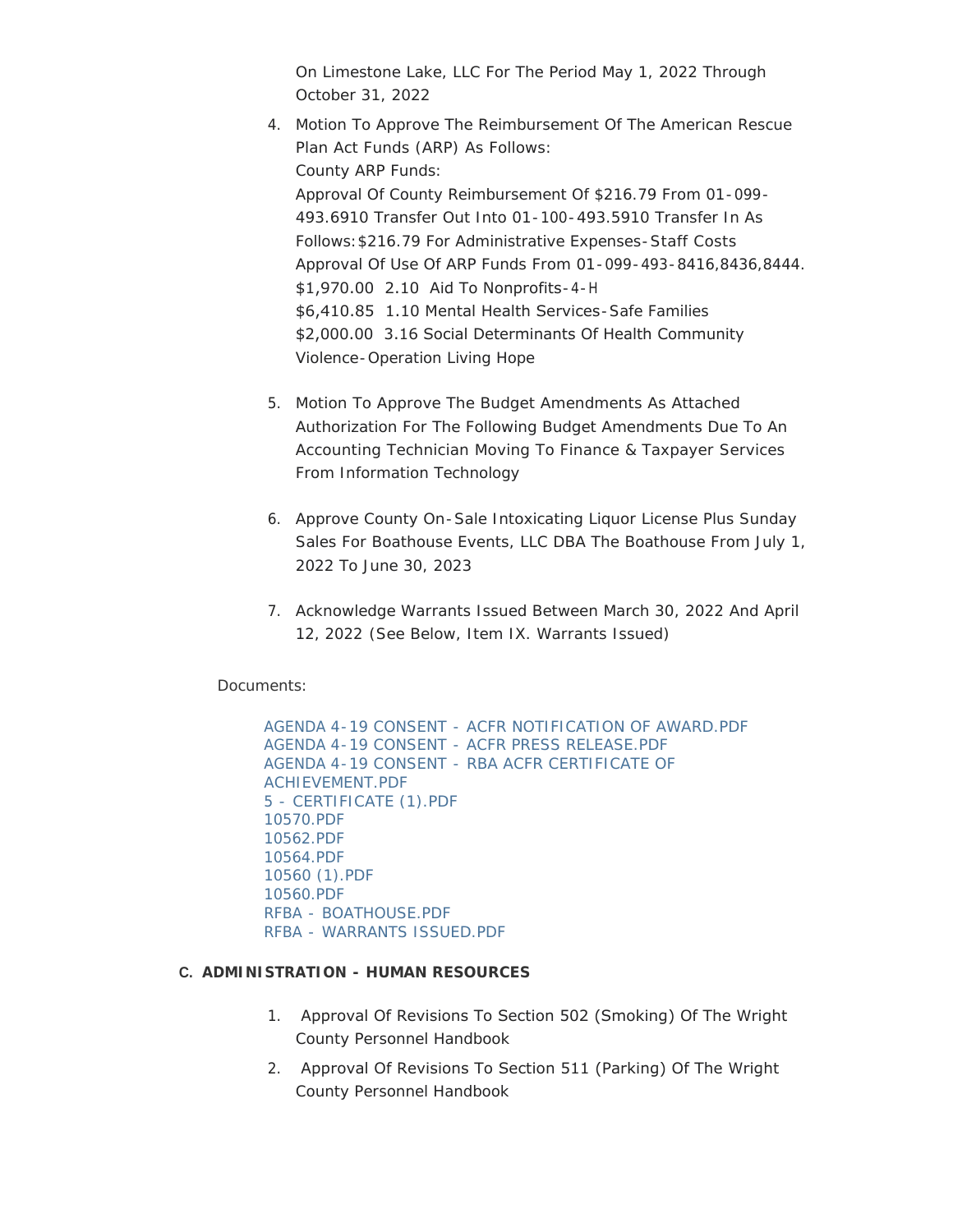Documents:

[BOARD APPROVAL OF REVISIONS TO SECTIONS 502 \(SMOKING\) OF](https://www.co.wright.mn.us/AgendaCenter/ViewFile/Item/10563?fileID=22930)  THE WRIGHT COUNTY PERSONNEL POLICIES-APRIL 19, 2022.PDF [502 SMOKING-REVISED POLICY APRIL 19, 2022 \(MARK-UP\).PDF](https://www.co.wright.mn.us/AgendaCenter/ViewFile/Item/10563?fileID=22926) [502 SMOKING POLICY-APRIL 19, 2022 \(CLEAN COPY\).PDF](https://www.co.wright.mn.us/AgendaCenter/ViewFile/Item/10563?fileID=22927) [BOARD APPROVAL OF REVISIONS TO SECTIONS 511 \(PARKING\) OF](https://www.co.wright.mn.us/AgendaCenter/ViewFile/Item/10563?fileID=22931)  THE WRIGHT COUNTY PERSONNEL POLICIES-APRIL 19, 2022.PDF [511 PARKING-REVISED POLICY-APRIL 19, 2022 \(MARK-UP\).PDF](https://www.co.wright.mn.us/AgendaCenter/ViewFile/Item/10563?fileID=22928) [511 PARKING-REVISED POLICY-APRIL 19, 2022 \(CLEAN COPY\).PDF](https://www.co.wright.mn.us/AgendaCenter/ViewFile/Item/10563?fileID=22929) [WRIGHT COUNTY CAMPUS PARKING.PDF](https://www.co.wright.mn.us/AgendaCenter/ViewFile/Item/10563?fileID=22986)

# **HIGHWAY DEPARTMENT D.**

- 1. In Accordance With Wright County Financial Policies, Due To The Dollar Amount, The Highway Department Is Requesting Approval To Enter Into A Professional Services Agreement With Oertel **Architects**
- 2. In Accordance With Wright County Financial Policies, Due To The Dollar Amount, The Highway Department Is Requesting Authorization For The County Administrator To Approve A Quote For Micro-Milling Services From Allstates Pavement Recycling & Stabilization Of Rogers, MN
- 3. In Accordance With Wright County Financial Policies, Due To The Dollar Amount, The Highway Department Is Requesting Authorization For The County Administrator To Approve A Quote For 72-Inch Diameter Concrete Pipe For A Culvert Replacement Under County Highway 8 (For Jurisdictional Ditch 31)
- 4. In Accordance With The Wright County Financial Policies & Procedures, Due To The Dollar Amount, The Highway Department Is Requesting Approval To Enter Into A Professional Engineering Services Agreement With WSB & Associates, Inc. To Provide Design, Environmental, And Construction Services For The County State Aid Highway (CSAH) 35 Reconstruction/Expansion Project

# Documents:

[04.19.2022.CONSENT.BAR.OERTEL.FEE.BRINE.STA.PDF](https://www.co.wright.mn.us/AgendaCenter/ViewFile/Item/10565?fileID=22935) [04.19.2022.OERTEL.FEE PROPOSAL-03-15-2022.PDF](https://www.co.wright.mn.us/AgendaCenter/ViewFile/Item/10565?fileID=22938) [04.19.2022.CONSENT.BAR.MICRO.MILLING.QUOTE.PDF](https://www.co.wright.mn.us/AgendaCenter/ViewFile/Item/10565?fileID=22934) [04.19.2022.MICRO.MILL.ALLSTATES.QUOTE.PDF](https://www.co.wright.mn.us/AgendaCenter/ViewFile/Item/10565?fileID=22937) [04.19.2022.CONSENT.BAR.72INCH.PIPE.FORTERRA.PDF](https://www.co.wright.mn.us/AgendaCenter/ViewFile/Item/10565?fileID=22933) [04.19.2022.FORTERRA.72INCH.PIPE.QUOTATION.PDF](https://www.co.wright.mn.us/AgendaCenter/ViewFile/Item/10565?fileID=22936) [04.19.2022.BAR.ENGR.SERVICES.CSAH.35.PDF](https://www.co.wright.mn.us/AgendaCenter/ViewFile/Item/10565?fileID=22954) [WSB.AGREEMENT.WRIGHT CTY CSAH 35 RECONSTRUCTION PSA-](https://www.co.wright.mn.us/AgendaCenter/ViewFile/Item/10565?fileID=22955)R.PDF

# **PARKS & RECREATION E.**

1. Acknowledge Submittal Of The Wright County Parks And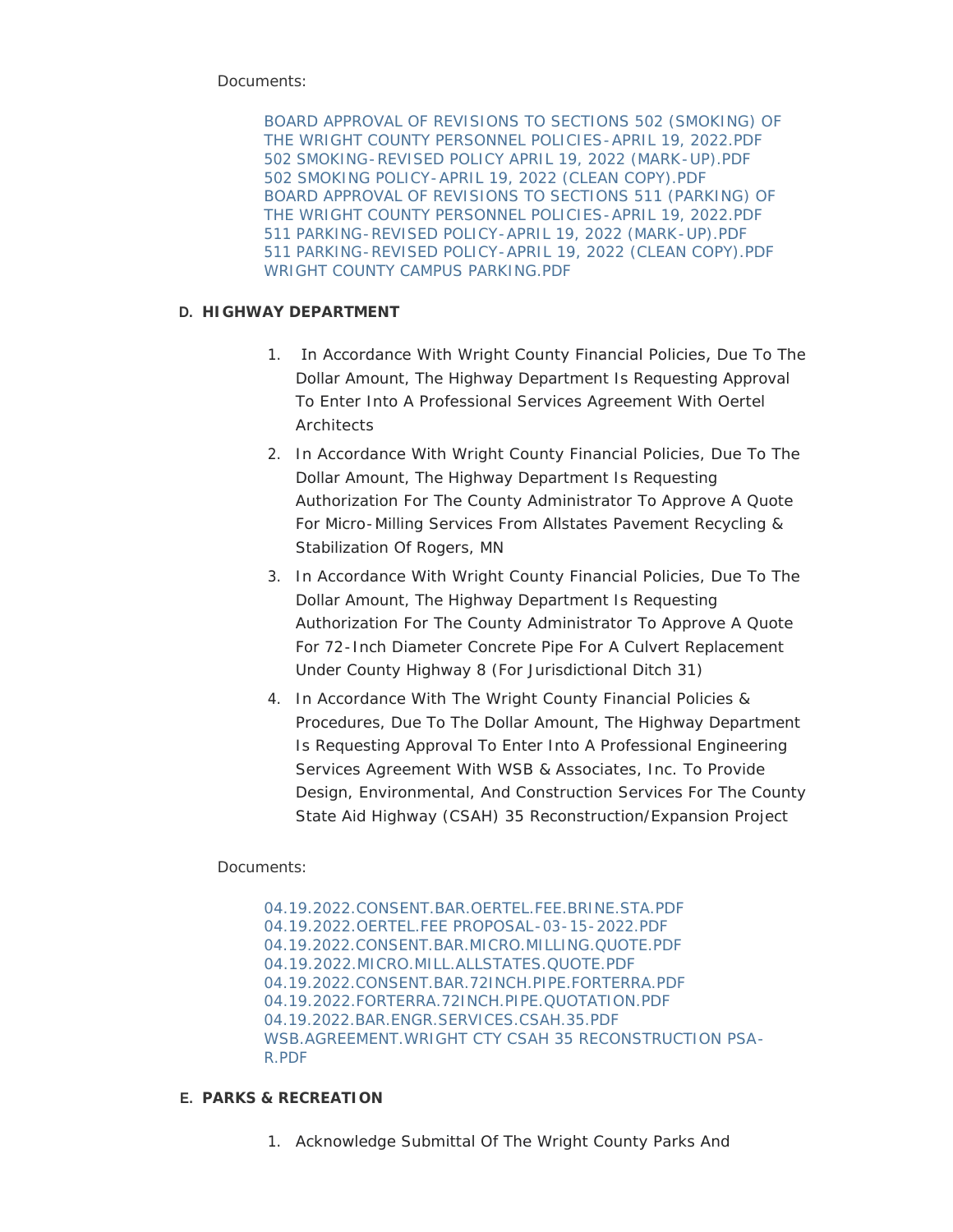Documents:

[4-19-2021\\_ CONSENT\\_ 2021 ANNUAL REPORT PARKS AND](https://www.co.wright.mn.us/AgendaCenter/ViewFile/Item/10567?fileID=22941)  RECREATION.PDF [2021 YEAR END REPORT PARKS AND REC.PDF](https://www.co.wright.mn.us/AgendaCenter/ViewFile/Item/10567?fileID=22942)

### **PLANNING & ZONING F.**

1. Accept And Sign The 2021 County Feedlot Officer's Annual Report. This Is An Annual Report Required By Minnesota State Rule 7020

Documents:

FEEDLOT ANNUAL REPORT 2022 PDF [2021 COUNTY FEEDLOT OFFICER ANNUAL REPORT - WRIGHT.PDF](https://www.co.wright.mn.us/AgendaCenter/ViewFile/Item/10534?fileID=22899)

# **SHERIFF'S OFFICE G.**

1. Approve The 2021 Emergency Management Performance Grant (EMPG Grant)

Documents:

[RFBA 04-19-2022 CA.PDF](https://www.co.wright.mn.us/AgendaCenter/ViewFile/Item/10536?fileID=22904) [2021 EMPG GRANT.PDF](https://www.co.wright.mn.us/AgendaCenter/ViewFile/Item/10536?fileID=22905)

#### **TIMED AGENDA ITEMS V.**

# **BRIAN LUTES, ATTORNEY'S OFFICE A. 9:02 A.M.**

1. Have Chairperson And County Administrator Sign An Approval Of Appointment And Oath For Sarah E. Erickson, Assistant Wright County Attorney And Introduction Of Sarah E. Erickson, Assistant Wright County Attorney, To The Board

Documents:

# [AGENDA - APRIL 18, 2022.PDF](https://www.co.wright.mn.us/AgendaCenter/ViewFile/Item/10512?fileID=22862)

- **B.** 9:05 A.M. JOHN BOWEN, ATTORNEY
	- 1. Approval Of The Joint Powers Agreement Between The Wright County's Sheriff's Office, Sherburne County Sheriff's Office, And Stearns County Sheriff's Office

Documents: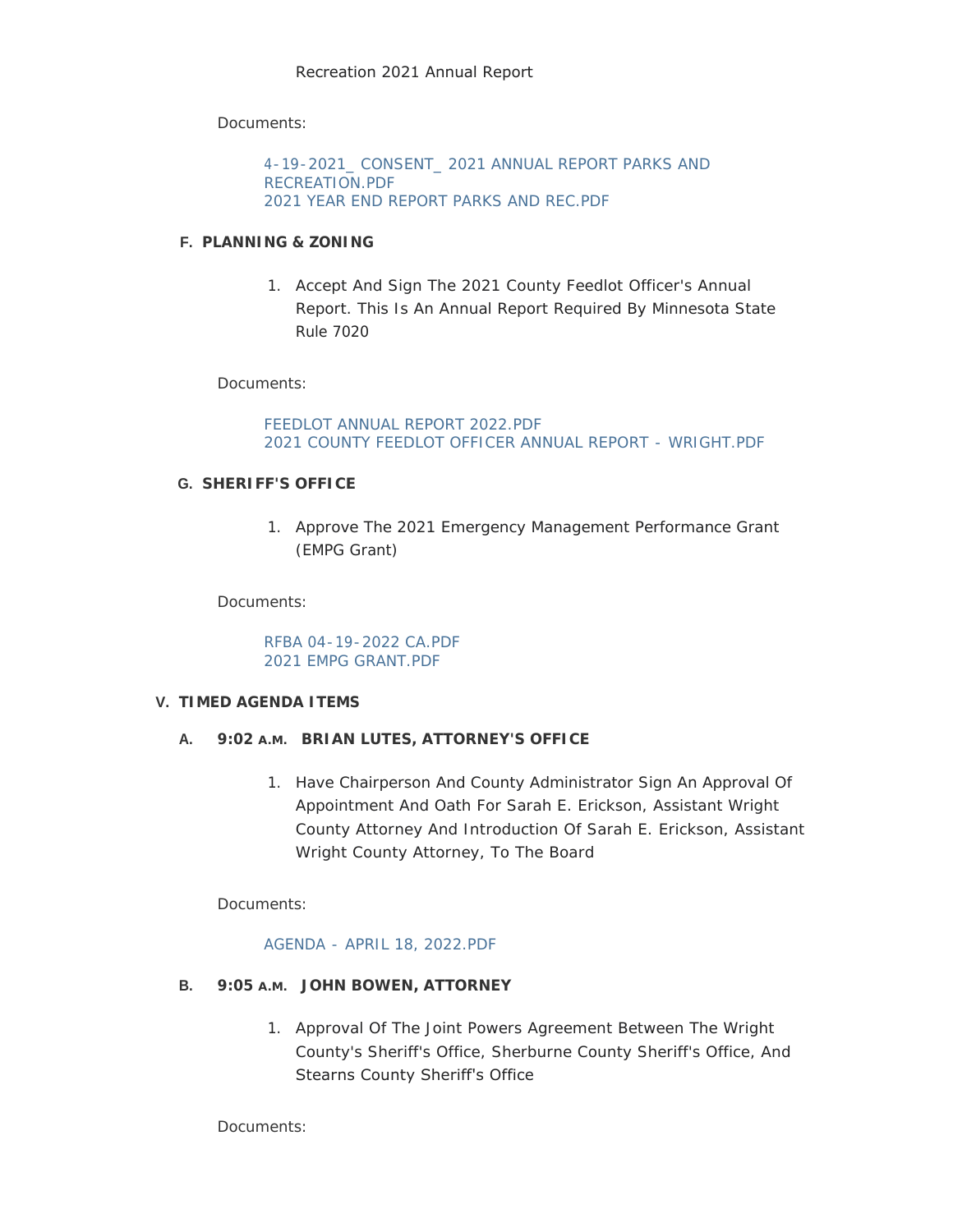### **MATT DETJEN, AG & DRAINAGE C. 9:10 A.M.**

1. Schedule A Public Hearing For The Redetermination Of Benefits On County Ditch #23 And County Ditch #31

Documents:

### [RFBA\\_ROB PH\\_CD23\\_CD31\\_4\\_19\\_2022.PDF](https://www.co.wright.mn.us/AgendaCenter/ViewFile/Item/10571?fileID=22947)

# **D.** 9:13 A.M. CHAD HAUSMANN - HIGHWAY DEPARTMENT

1. Approve Transportation Committee Of The Whole (TCOTW) Meeting Minutes From The Tuesday, April 5, 2022 Meeting, And Act On Recommendations

Documents:

### [04.19.2022.BAR.APPROVE.TCOTW.MINUTES.PDF](https://www.co.wright.mn.us/AgendaCenter/ViewFile/Item/10566?fileID=22939) [04.19.2022.TCOTW.MINUTES.APRIL5.PDF](https://www.co.wright.mn.us/AgendaCenter/ViewFile/Item/10566?fileID=22940)

### **MATT TREICHLER, SHERIFF'S OFFICE E. 9:18 A.M.**

1. Resolution To Accept A Federal Boating Safety Supplemental Equipment Grant

Documents:

[RFBA 04-19-2022.PDF](https://www.co.wright.mn.us/AgendaCenter/ViewFile/Item/10572?fileID=22948) [2021 MN DNR FED BOATING SAFETY SUPP EQUIPMENT](https://www.co.wright.mn.us/AgendaCenter/ViewFile/Item/10572?fileID=22949)  RESOLUTION.PDF [3-WRIGHT COUNTY-GRANT-SIGNATURE REQUEST.PDF](https://www.co.wright.mn.us/AgendaCenter/ViewFile/Item/10572?fileID=22950)

#### **F.** 9:23 A.M. BRAD HARRINGTON, PARKS & RECREATION

- 1. Approve Recommendations From March 14, 2022 Parks Commission Meeting
	- A. Approve The Permit And Fees For Special Events
	- B. Approve The Proposed Fee Schedule For Equipment

Documents:

[03-08-2022 CB AGENDA 3142022 PARKS COMMISSION MINUTES.PDF](https://www.co.wright.mn.us/AgendaCenter/ViewFile/Item/10573?fileID=22951) [03.14.2022 PC MINUTES.PDF](https://www.co.wright.mn.us/AgendaCenter/ViewFile/Item/10573?fileID=22952) [WCPR\\_SPECIAL EVENT PERMIT FINAL.PDF](https://www.co.wright.mn.us/AgendaCenter/ViewFile/Item/10573?fileID=22953)

#### **G.** 9:30 A.M. PUBLIC HEARING FOR COUNTY COMMISSIONER DISTRICTS

Documents: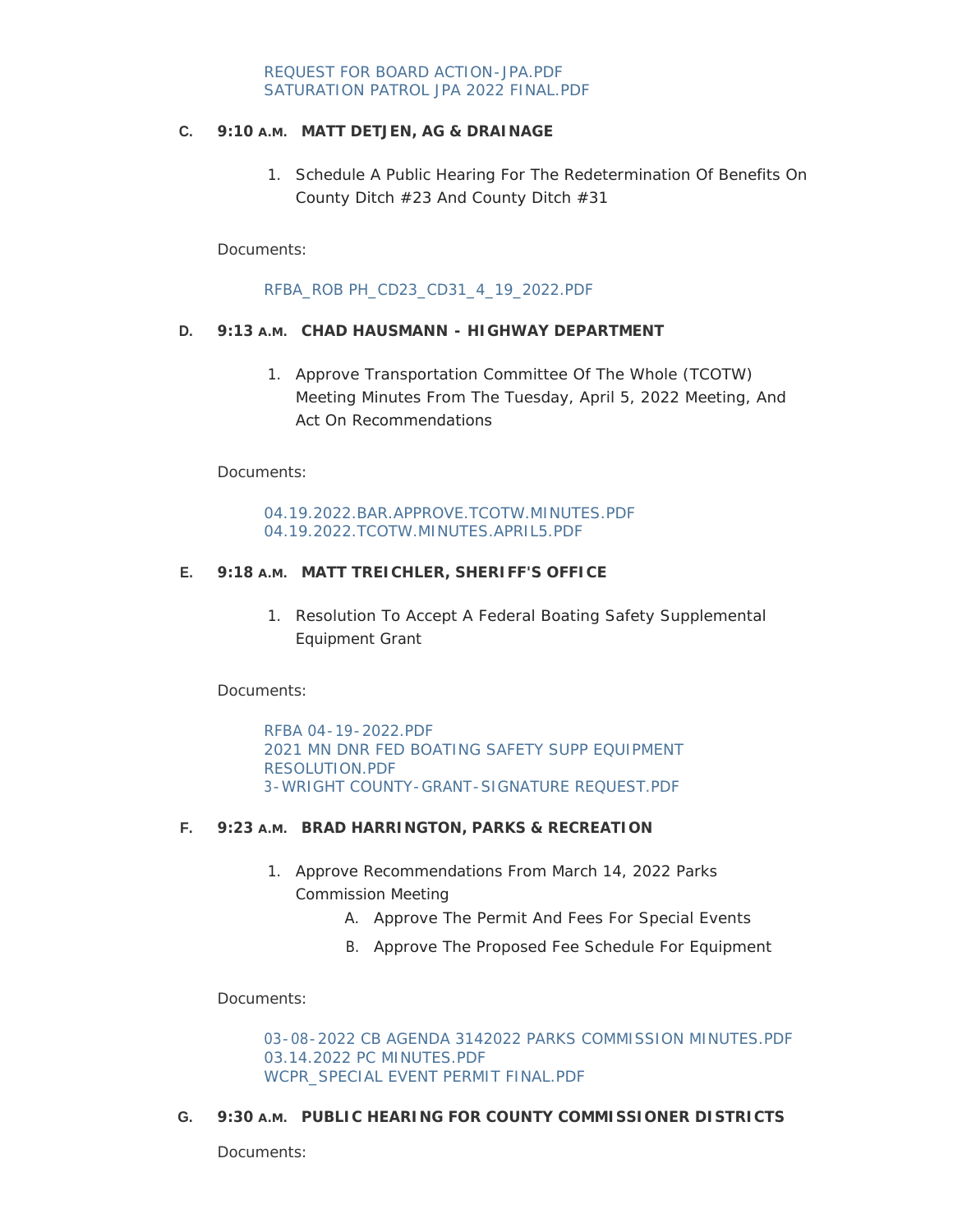### **ITEMS FOR CONSIDERATION VI.**

### **A. ADMINISTRATION**

- 1. Approve Letter Of Support For Rockford Township's Border To Border Broadband Grant Application
- 2. Schedule Voter Integrity Follow-Up Meeting. Suggested Dates: May 3, 10, 17
- 3. Discuss The County Board Meeting Schedule For May
- 4. Request To Set Date And Time For A Public Hearing Related To Temporary Placement Of A Mobile Home For Supportive Care
- 5. Request Approval Of A County Board Resolution Designating MEDSURETY LLC And Matrix Trust As Health Reimbursement Arrangement (HRA) Trustee For The County.

# Documents:

[RFBA - LETTER OF SUPPORT ROCKFORD TOWNSHIP BROADBAND](https://www.co.wright.mn.us/AgendaCenter/ViewFile/Item/10577?fileID=22966)  GRANT APPLICATION.PDF [LETTER OF SUPPORT.PDF](https://www.co.wright.mn.us/AgendaCenter/ViewFile/Item/10577?fileID=22968) [RFBA - PUBLIC HEARING.PDF](https://www.co.wright.mn.us/AgendaCenter/ViewFile/Item/10577?fileID=22973) [APPROVAL OF RESOLUTION DESIGNATING MEDSURETY LLC AND](https://www.co.wright.mn.us/AgendaCenter/ViewFile/Item/10577?fileID=22983)  MATRIX TRUST AS HEALTH REIMBURESEMENT ARRANGEMENT TRUSTEE FOR WRIGHT COUNTY.PDF [RESOLUTION-DESIGNATING MEDSURETY LLC AND MATRIX TRUST AS](https://www.co.wright.mn.us/AgendaCenter/ViewFile/Item/10577?fileID=22984)  HEALTH REIMBURSEMENT ARRANGEMENT (HRA) TRUSTEE FOR THE COUNTY APRIL 19,.PDF [WRIGHT COUNTY VBEA TRANSITION LETTER 4-13-2022.PDF](https://www.co.wright.mn.us/AgendaCenter/ViewFile/Item/10577?fileID=22985)

# **COMMITTEE MINUTES B.**

- 1. County Board Workshop (4/12/2022)
- 2. Personnel Committee (4/14/2022)

Documents:

[04-12-2022 WRIGHT COUNTY BOARD WORKSHOP MINUTES.PDF](https://www.co.wright.mn.us/AgendaCenter/ViewFile/Item/10533?fileID=22976) [04-14-2022 PERSONNEL COMMITTEE MINUTES.PDF](https://www.co.wright.mn.us/AgendaCenter/ViewFile/Item/10533?fileID=22987)

# **ADVISORY COMMITTEE / ADVISORY BOARD UPDATES VII.**

# **ADJOURNMENT VIII.**

# **WARRANTS ISSUED IX.**

Documents: